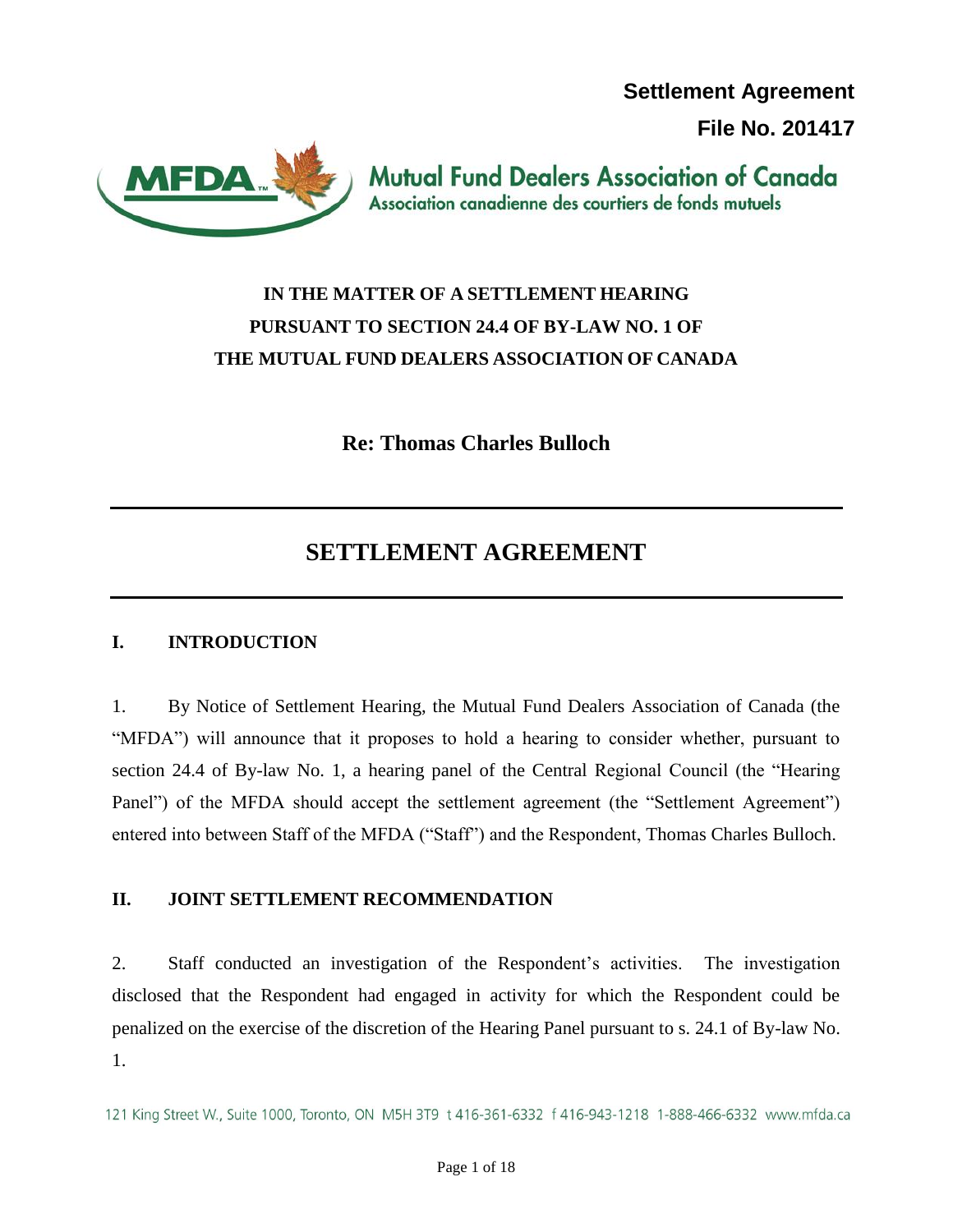3. Staff and the Respondent recommend settlement of the matters disclosed by the investigation in accordance with the terms and conditions set out below. The Respondent agrees to the settlement on the basis of the facts set out in Part IV herein and consents to the making of an Order in the form attached as Schedule "A".

4. Staff and the Respondent agree that the terms of this Settlement Agreement, including the attached Schedule "A", will be released to the public only if and when the Settlement Agreement is accepted by the Hearing Panel.

### **III. ACKNOWLEDGEMENT**

5. Staff and the Respondent agree with the facts set out in Part IV herein for the purposes of this Settlement Agreement only and further agree that this agreement of facts is without prejudice to the Respondent or Staff in any other proceeding of any kind including, but without limiting the generality of the foregoing, any proceedings brought by the MFDA (subject to Part XI) or any civil or other proceedings which may be brought by any other person or agency, whether or not this Settlement Agreement is accepted by the Hearing Panel.

## **IV. AGREED FACTS**

#### **Registration History**

6. From December 1, 1987 to February 1, 2011, the Respondent was registered as a mutual fund salesperson with Sun Life Financial Investment Services (Canada) Inc. or its predecessors ("Sun Life" or the "Member"). The Respondent retired at the end of April 2010 and the Respondent's Advisor Agreement with the Member accordingly ended effective May 1, 2010. However, the Respondent remained registered and held the title of Associate Advisor to oversee the transition of his client roster to new Sun Life advisors. Transfer of the Respondent's clients was completed in early 2011 and the Respondent formally resigned from Sun Life effective February 1, 2011.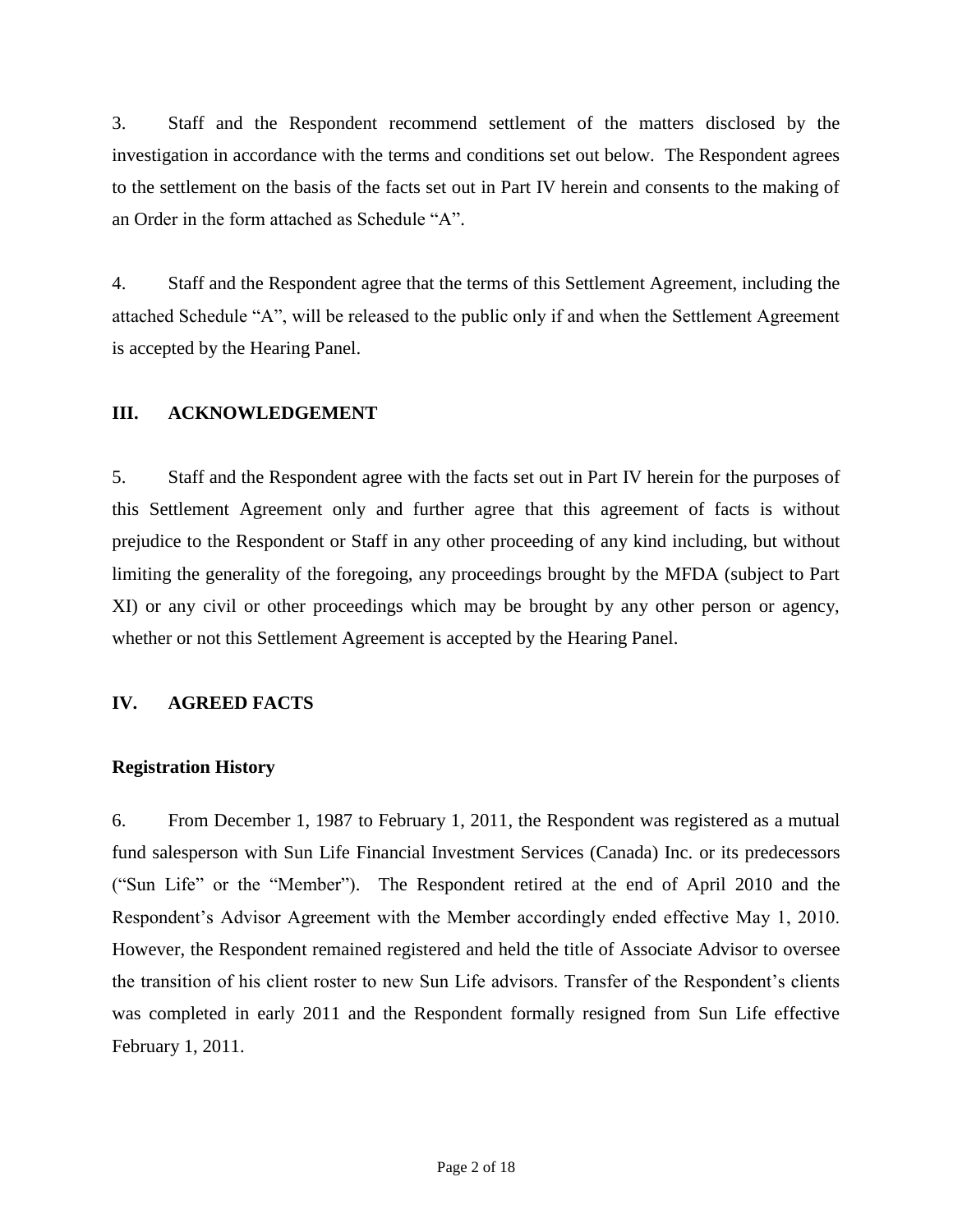7. At all material times, the Respondent carried on business in and around Orangeville, Ontario.

8. Sun Life Financial Services (Canada) Inc. has been a MFDA Member since January 11, 2002

#### **Seaquest Corporation and Seaquest Capital Corporation**

9. Sometime in 2006, the Respondent was contacted by an individual named DH. DH was the Senior Vice-President, Corporate Finance of Harris Brown & Partners Inc. ("Harris Brown"). At Harris Brown, DH promoted various investment products offered by, among others: Seaquest Corporation ("Seaquest"); Seaquest Capital Corporation ("Seaquest Capital"); Business Finance and Credit Corporation ("BFCC"); MMI Capital Corporation ("MMI Capital") and Environmatrix Technologies Inc. ("Environmatrix").

10. Seaquest and Seaquest Capital were privately owned finance companies that provided demand loans, bridge loans, trade credit facility programs and other forms of financing to businesses that required capital and were unable to obtain temporary financing from traditional lenders, such as banks.

11. In addition, Seaquest Capital had two subsidiaries: MMI Capital and BFCC. MMI Capital provided structured subordinated and mezzanine debt for management buyouts, acquisitions, expansion, restructuring and recapitalizations and BFCC offered asset-based financing for equipment, machinery and real estate.

12. DH invited the Respondent to visit the offices of Harris Brown in order to meet some of the other members of the firm. The Respondent was subsequently asked, and agreed, to provide Harris Brown with a group benefits plan for its employees.

13. In April 2007, Secure Benefit Solutions ("SBS"), a company controlled by the Respondent, invested \$100,000 in an investment product offered by Seaquest Capital which paid interest at 12% per annum for a six month term. This initial investment was subsequently rolled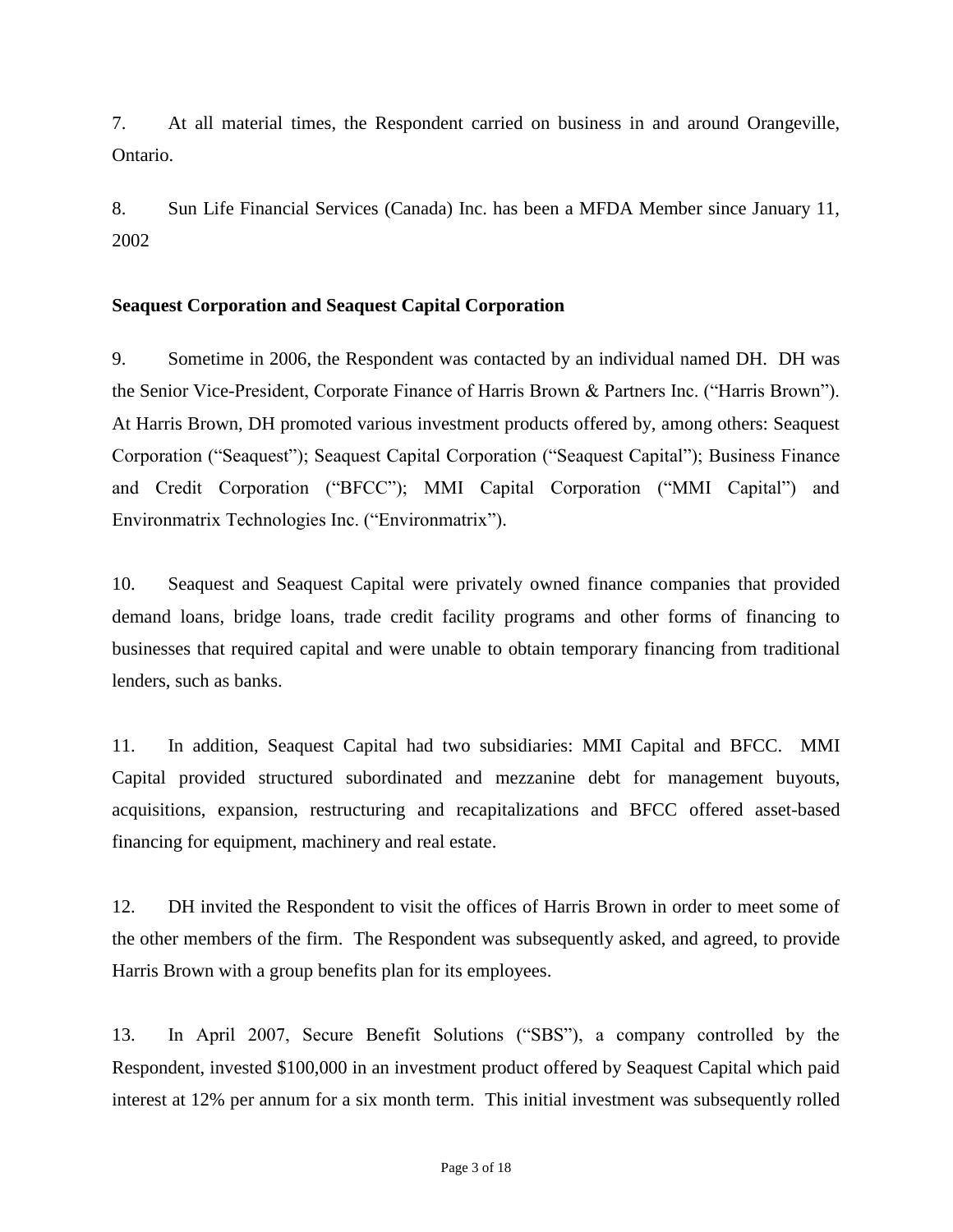over and increased to \$200,000. SBS continued to invest with Seaquest Capital until redeeming its entire account in or around April 2009. Beginning in June 2008, the Respondent also personally invested an additional \$200,000 in Seaquest Capital which was redeemed in or around February 2011 to resolve a family dispute.

14. In 2009, DH left Harris Brown and became the Managing Director of Seaquest Global Corporation.

## **Clients FB and LP**

15. The Respondent had been the mutual fund sales person responsible for servicing the accounts of the parents of FB and LP at Sun Life, on and off, for almost 20 years. FB and LP are sisters. FB did not become a client of Sun Life until late 2007, as described below. LP was an existing client of Sun Life.

16. On or about October 1, 2007, the mother of FB and LP died. As part of their inheritance, FB and LP each received \$250,000 and each of their respective children received \$100,000 as well. FB has 3 children and LP has 2 children. The funds inherited by FB and LP and their children were the proceeds of a joint life insurance policy bought by their parents with the Respondent acting as agent on that sale.

17. In late 2007, FB directed Sun Life to pay the death benefit proceeds from the joint life insurance policy into a Sun Life money market account. The Respondent was the salesperson responsible for FB's money market account at Sun Life. This was the first occasion on which FB had been a Sun Life client serviced by the Respondent.

18. From October 16, 2007 to November 2, 2007, FB made the following purchases in her Sun Life account using some of the monies she and her children had inherited:

| <b>Date of Purchase:</b> | Account No. | <b>Fund Purchased:</b> | <b>Amount of Purchase:</b> |
|--------------------------|-------------|------------------------|----------------------------|
|--------------------------|-------------|------------------------|----------------------------|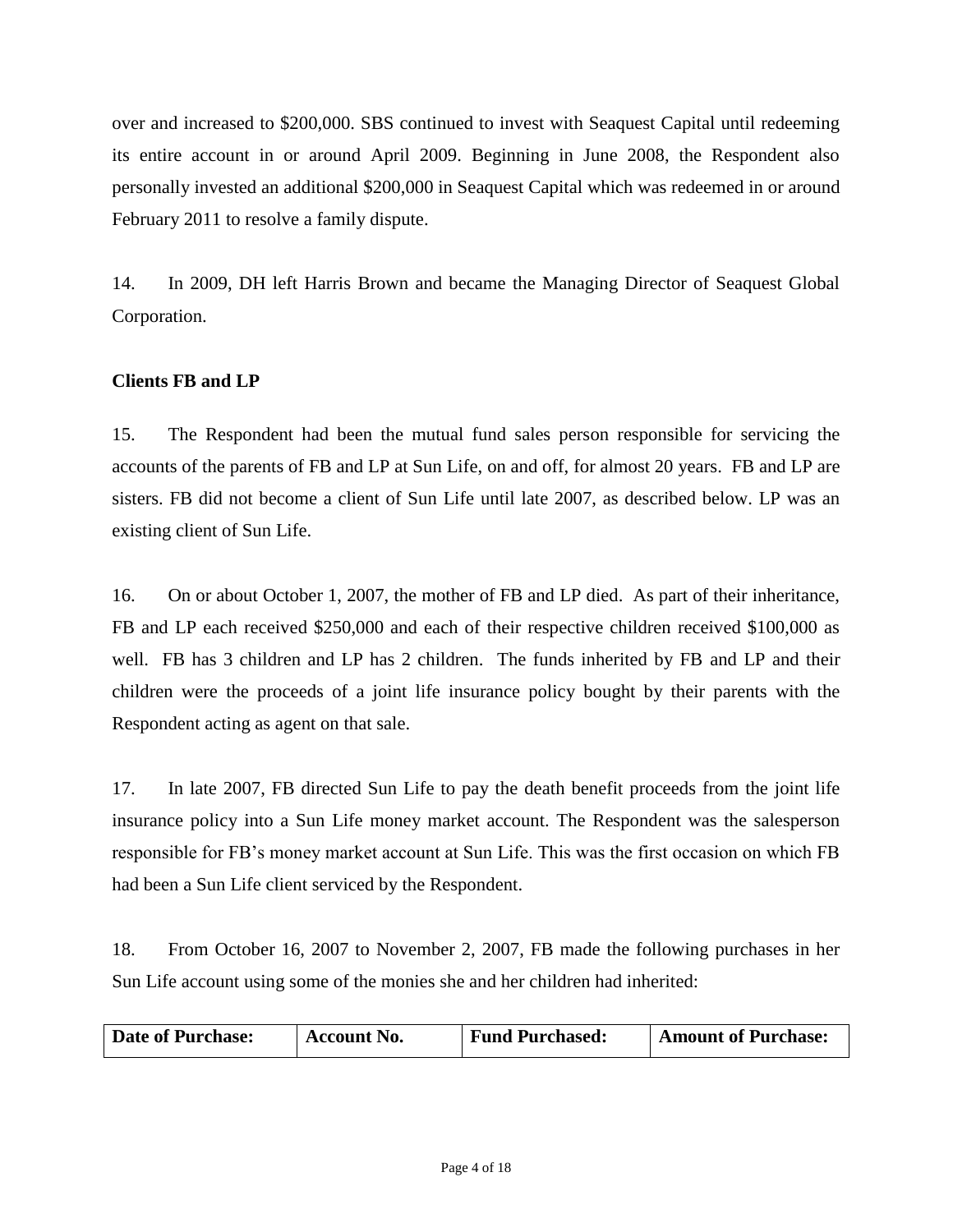| 16-Oct-07  | <b>OPEN</b> Account | <b>CI Money Market FE</b> | \$251,122.19 <sup>1</sup> |
|------------|---------------------|---------------------------|---------------------------|
| $2-Nov-07$ | <b>OPEN</b> Account | <b>CI Money Market FE</b> | \$250,095.75              |
| $2-Nov-07$ | <b>ITF JB</b>       | <b>CI Money Market FE</b> | \$100,038.30              |
| $2-Nov-07$ | <b>ITF CB</b>       | <b>CI Money Market FE</b> | \$100,038.30              |
| $2-Nov-07$ | <b>ITF CHB</b>      | <b>CI Money Market FE</b> | \$100,038.30              |

19. From June 12, 2007 to November 2, 2007, client LP made the following purchases in her Sun Life account with the monies she inherited as well as some of her own monies:

| <b>Date of Purchase:</b> | <b>Account No.</b> | <b>Fund Purchased:</b>                                         | <b>Amount of Purchase:</b> |
|--------------------------|--------------------|----------------------------------------------------------------|----------------------------|
| $12$ -Jun-07             |                    | OPEN Account   CI Global Balanced Corp.   \$110,000<br>Class   |                            |
| 16-Oct-07                |                    | OPEN Account   CI Short-Term Corporate Class   $$251,122.19^2$ |                            |
| $2-Nov-07$               |                    | <b>OPEN Account</b>   CI Money Market Fund                     | \$250,095.75               |

20. Sometime after clients FB and LP purchased the investments described in the charts above, they re-attended at the Respondent's office to discuss what other investment products were available to them.

21. The Respondent advised clients FB and LP that Sun Life had various guaranteed investment products and mutual funds, however, neither client FB nor client LP were interested in the investment products presented by the Respondent. It was at this time that the Respondent suggested that FB and LP contact DH to obtain more information about the investment opportunities that he (DH) could provide. The Respondent informed clients FB and LP that he had invested in some of the investment products offered by DH.

22. Sun Life had not previously approved any of the Seaquest, MMI or BFCC products for sale by its Approved Persons, including the Respondent. All of the sales or referrals of these products by the Respondent to clients and other individuals, as described in detail below, were not processed for the account or through the facilities of Sun Life.

 $\overline{a}$ 

 $<sup>1</sup>$  These funds are derived from the proceeds of a RRIF and not related to the joint insurance policy.</sup>

 $2^2$  These funds are derived from the proceeds of a RRIF and not related to the joint insurance policy.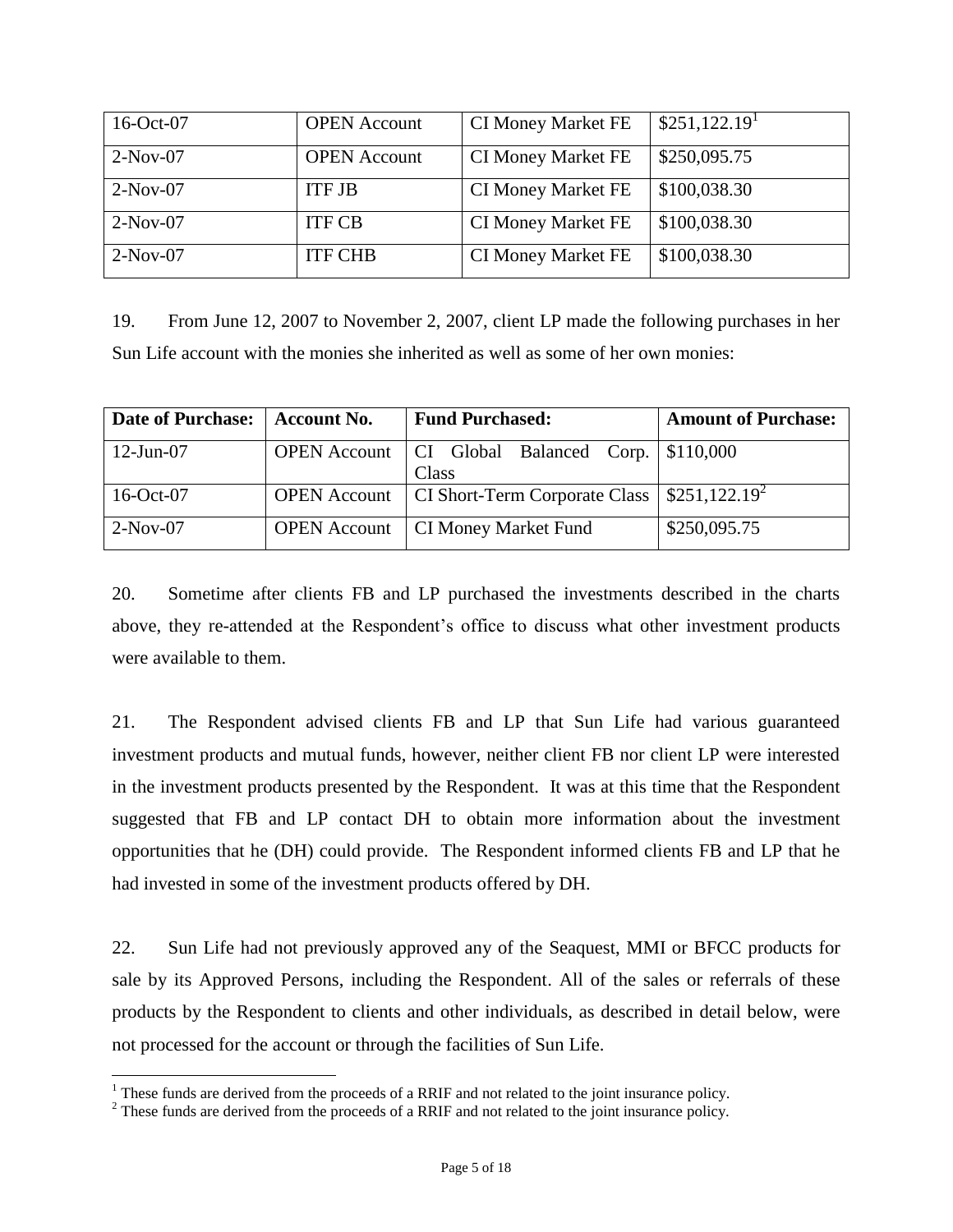23. At all material times, MFDA Rule 2.4.2 prohibited the Respondent from entering into a referral arrangement between the Respondent in his personal capacity and any of Seaquest, Seaquest Capital, MMI Capital or BFCC. Any such referral arrangement was required to be between Sun Life and the other entity and be subject to the requirements of MFDA Rule 2.4.2 and sections 13.7 and 13.8 of National Instrument 31-103. Sun Life did not have a referral arrangement with any of Seaquest, Seaquest Capital, MMI Capital or BFCC.

24. After their meeting with the Respondent, clients FB and LP contacted DH to discuss possible investment opportunities.

25. The Respondent did not attend the individual meetings that clients FB and LP arranged with DH. After meeting DH, clients FB and LP redeemed most of their investments in their accounts at Sun Life in order to invest in products offered by Seaquest or Seaquest Capital.

26. From November 30, 2007 through to September 2011, clients FB and LP continuously rolled over their initial Seaquest or Seaquest Capital investments and also invested new monies in investment products presented by  $DH<sup>3</sup>$ . The Respondent maintained his own notes or records of FB's and LP's ongoing investments and, in the course of contacting them from time to time about their Sun Life accounts would remind them on occasion that one of Seaquest or Seaquest Corporation investments was coming due. The table below lists the investments purchased by clients FB and LP from Seaquest or Seaquest Capital starting on November 30, 2007:

| <b>Client</b><br>Name: | Date of<br><b>Purchase:</b> | <b>Product Purchased:</b>                                   | <b>Amount of Purchase:</b><br>(entries marked with<br>asterisk [*] are<br>reinvestments) | <b>Referral</b><br>Fee<br><b>Received:</b> |
|------------------------|-----------------------------|-------------------------------------------------------------|------------------------------------------------------------------------------------------|--------------------------------------------|
| <b>FB</b>              | $12$ -Dec-07                | <b>Seaquest Corporation Series A</b><br>Debenture - ITF CHB | \$100,000                                                                                | \$9,275                                    |
|                        | $12$ -Dec-07                | <b>Seaquest Corporation Series A</b><br>Debenture - ITF JB  | \$100,000                                                                                |                                            |

 $3$  Of all the investments made by clients LP and FB and client FB in trust for her children, only CHB redeemed his investment one year after his mother, client FB, made on his behalf. CHB received \$108,000 (the original investment plus interest earned) and did not make any further investments in Seaquest or Seaquest Capital.

 $\overline{a}$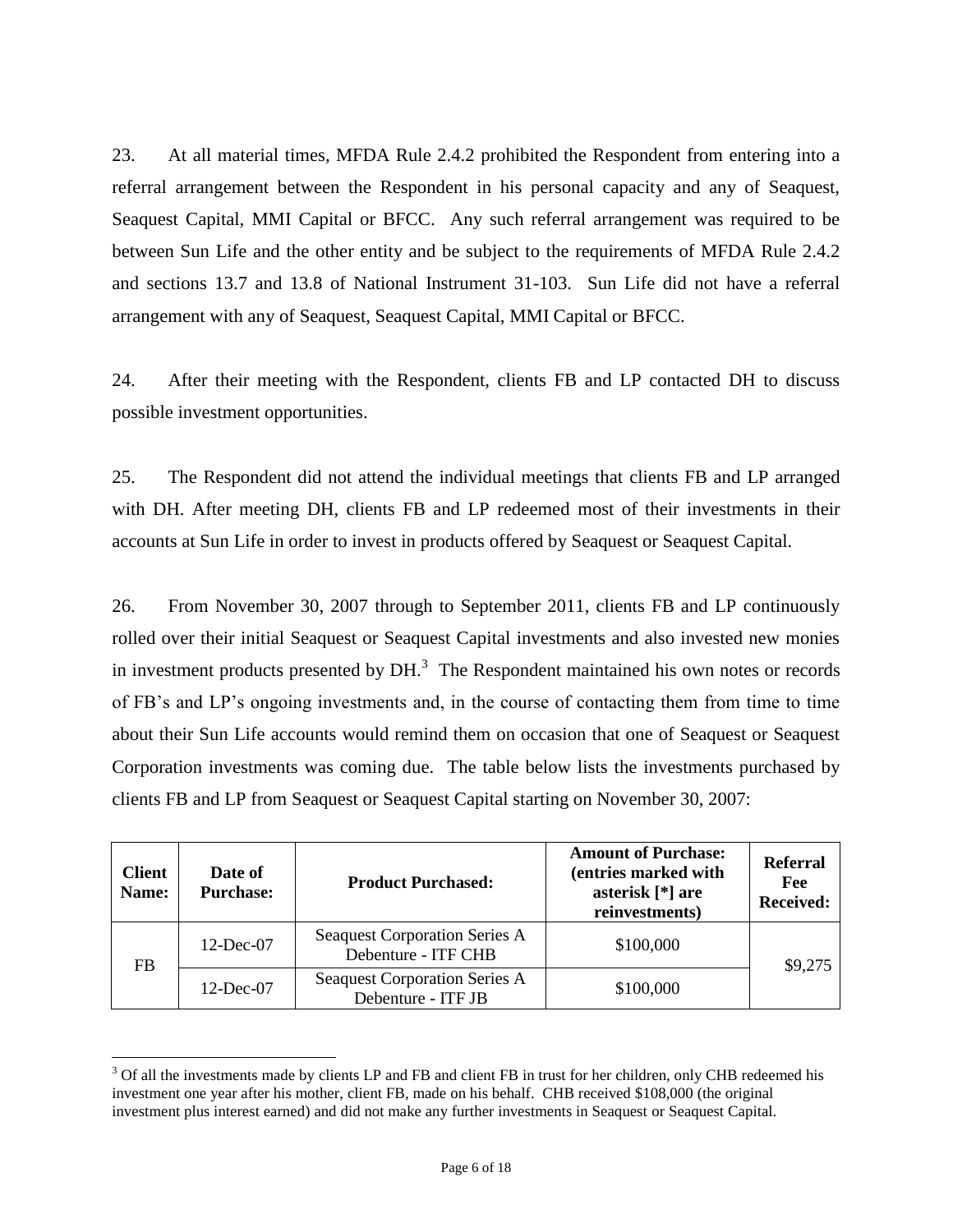|        | 12-Dec-07       | <b>Seaquest Corporation Series A</b><br>Debenture - ITF CB | \$100,000  |                   |
|--------|-----------------|------------------------------------------------------------|------------|-------------------|
|        | 12-Dec-07       | <b>Seaquest Corporation Series A</b><br>Debenture          | \$360,000  |                   |
|        | 29-Aug-08       | <b>Seaquest Promissory Note</b>                            | \$100,000  |                   |
|        | $27-Nov-10$     | <b>Seaquest Corporation Series A</b><br>Debenture - ITF JB | \$214,000* |                   |
|        | 12-Dec-10       | <b>Seaquest Capital Corporation</b><br>Debenture           | \$350,000* |                   |
| FB &   | 30-Dec-08       | <b>Seaquest Promissory Note</b>                            | \$50,000   |                   |
| $JW^4$ | 28-Feb-09       | <b>Seaquest Promissory Note</b>                            | \$100,000* |                   |
|        | 30-Nov-07       | <b>Seaquest Promissory Note</b>                            | \$200,000  |                   |
|        | 30-Nov-07       | Enviromatrix Technologies Inc.<br>Series A Debenture       | \$200,000  |                   |
|        | 21-Oct-08       | <b>Seaquest Promissory Note</b>                            | \$150,000* |                   |
|        | 15-Oct-09       | <b>Seaquest Promissory Note</b>                            | \$150,000* |                   |
|        | 30-Nov-09       | <b>Seaquest Promissory Note</b>                            | \$200,000* |                   |
|        | $29-Sep-10$     | <b>BFCC Debenture</b>                                      | \$50,000   | \$22,500<br>[Only |
| LP     | 15-Oct-10       | <b>Seaquest Promissory Note</b>                            | \$150,000* | \$19,900          |
|        | 17-Dec-10       | <b>BFCC</b> Debenture                                      | \$60,000   | received]         |
|        | $17$ -Jun- $10$ | <b>BFCC</b> Debenture                                      | \$60,000*  |                   |
|        | 30-Apr-11       | <b>Seaquest Capital Corporation</b><br>Series A Debenture  | \$130,000  |                   |
|        | $1-Feb-11$      | <b>BFCC</b> Debenture                                      | \$25,000   |                   |
|        | 29-Mar-11       | <b>BFCC</b> Debenture                                      | \$50,000   |                   |
|        | 30-Sep-11       | <b>Seaquest Capital Corporation</b><br>Series A Debenture  | \$130,000* |                   |

27. As a result of the investments made by clients FB and LP in Seaquest or Seaquest Capital, the Respondent received approximately \$29,175 in referral fees or other compensation.

#### **Sales or referrals to other clients and individuals**

28. On July 11, 2013, as part of an investigation into his activities as a mutual fund salesperson, MFDA Staff ("Staff") conducted an interview of the Respondent. During the interview, the Respondent advised Staff that he referred a total of 16 individuals to DH and Seaquest or Seaquest Capital. Of the 16 individuals referred to DH and Seaquest or Seaquest Capital, at least 5 were mutual fund clients of Sun Life.

 $\overline{a}$ 

<sup>4</sup> JW was not a client of the Member.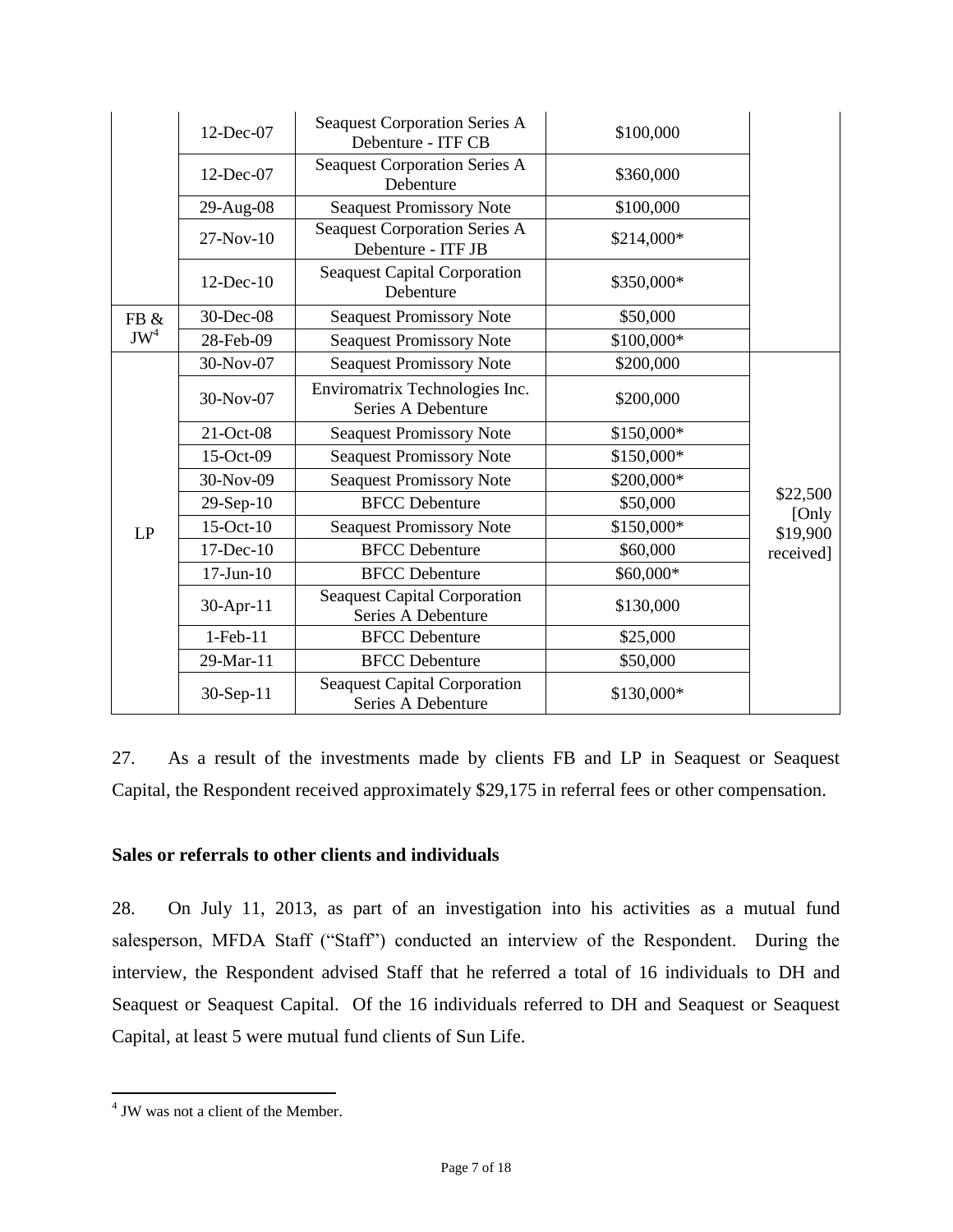29. From December 2007 to September 2011, the 16 individuals referred to DH and Seaquest or Seaquest Capital by the Respondent invested approximately \$7,336,181.88 [\$3,576,399.44 excluding reinvestments] in investment products offered by Seaquest or Seaquest Capital and the Respondent received referral fees or other compensation in the total amount of approximately \$50,274.01 (inclusive of the \$29,175 paid to him in respect of client FB and LP's investments). The Respondent received referral fees or other compensation on the initial and subsequent investments made by the Member clients or individuals who invested in Seaquest or Seaquest Capital.

30. Of the mutual fund clients referred to DH and Seaquest or Seaquest Capital by the Respondent, it appears that only client LP and client FB withdrew monies from their accounts at Sun Life to purchase investments from Seaquest or Seaquest Capital. The investments made by the 16 individuals the Respondent referred to DH and Seaquest or Seaquest Capital are set out in the table below:

| <b>Name</b>      | <b>Client of</b><br><b>Sun Life at</b><br>time of<br><b>Referral:</b> | Date of<br><b>Investment</b> | <b>Investment Product</b>                                   | <b>Amount</b><br>(entries marked<br>with asterisk [*]<br>are<br>reinvestments) | Referral fee/<br>compensation |
|------------------|-----------------------------------------------------------------------|------------------------------|-------------------------------------------------------------|--------------------------------------------------------------------------------|-------------------------------|
| KA               | No                                                                    | $27 -$ Jul $-11$             | <b>Seaquest Capital Corporation</b><br>Series A Debenture   | \$150,000                                                                      | \$2,625<br>[Funds never       |
|                  |                                                                       | 27-Jul-11                    | <b>BFCC</b> Debenture                                       | \$100,000                                                                      | received]                     |
| <b>FB</b><br>Yes |                                                                       | 12-Dec-07                    | <b>Seaquest Corporation Series A</b><br>Debenture - ITF CHB | \$100,000                                                                      |                               |
|                  |                                                                       | 12-Dec-07                    | <b>Seaquest Corporation Series A</b><br>Debenture - ITF JB  | \$100,000                                                                      |                               |
|                  |                                                                       | 12-Dec-07                    | <b>Seaquest Corporation Series A</b><br>Debenture - ITF CB  | \$100,000                                                                      |                               |
|                  |                                                                       | 12-Dec-07                    | <b>Seaquest Corporation Series A</b><br>Debenture           | \$360,000                                                                      | \$9,275                       |
|                  |                                                                       | 29-Aug-08                    | <b>Seaquest Promissory Note</b>                             | \$100,000                                                                      |                               |
|                  |                                                                       | $27-Nov-10$                  | <b>Seaquest Corporation Series A</b><br>Debenture - ITF JB  | \$214,000*                                                                     |                               |
|                  |                                                                       | $12$ -Dec- $10$              | <b>Seaquest Capital Corporation</b><br>Debenture            | \$350,000*                                                                     |                               |
| FB &             | Yes - FB                                                              | 30-Dec-08                    | <b>Seaquest Promissory Note</b>                             | \$50,000                                                                       |                               |
| JW               | $No$ - $JW$                                                           | 28-Feb-09                    | <b>Seaquest Promissory Note</b>                             | \$100,000*                                                                     |                               |
| <b>JC</b>        | Yes                                                                   | 06-Aug-08                    | <b>Seaquest Corporation</b><br>Promissory Note              | \$300,000                                                                      | \$7,200<br>[Only \$2700]      |
|                  |                                                                       | 06-Aug-09                    | <b>Seaquest Corporation</b>                                 | \$300,000*                                                                     | received]                     |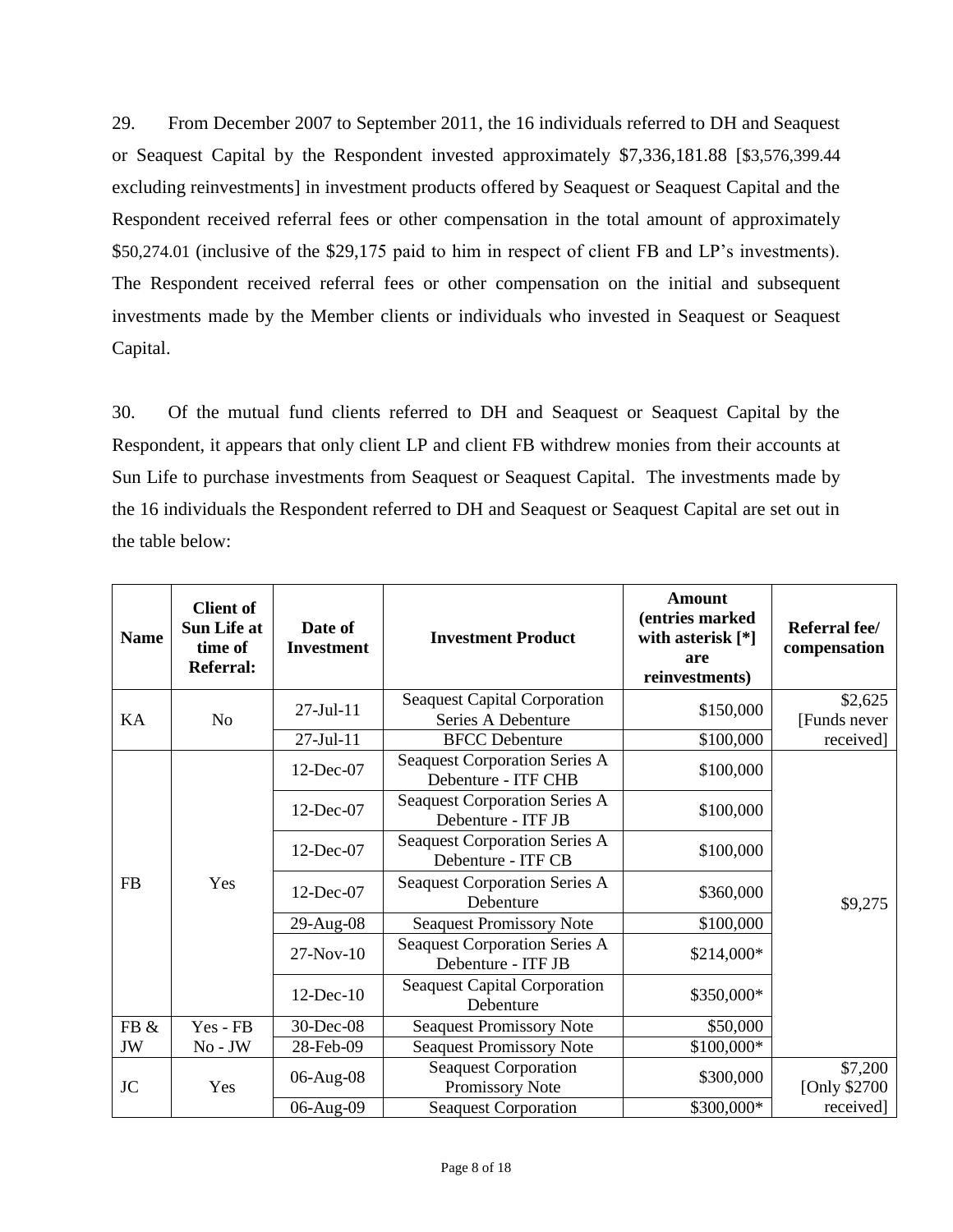|                                  |                |                       | Promissory Note                                      |                           |                     |
|----------------------------------|----------------|-----------------------|------------------------------------------------------|---------------------------|---------------------|
|                                  |                | 06-Aug-10             | <b>Seaquest Corporation</b><br>Promissory Note       | \$300,000*                |                     |
|                                  |                | 06-Aug-11             | <b>Seaquest Corporation</b><br>Promissory Note       | \$300,000*                |                     |
| <b>LDL</b><br>$\&$<br><b>LDL</b> | N <sub>o</sub> | 05-May-08             | <b>Seaquest Corporation</b><br>Promissory Note       | \$96,000                  | \$480               |
|                                  |                | 27-Nov-07             | <b>Seaquest Corporation</b><br>Promissory Note       | \$55,000                  |                     |
|                                  |                | 04-Jun-08             | <b>Seaquest Corporation</b><br>Promissory Note       | \$55,000*                 |                     |
|                                  |                | 03-Dec-08             | <b>Seaquest Corporation</b><br>Promissory Note       | \$60,000*                 |                     |
| <b>HW</b>                        | N <sub>o</sub> | 03-Jun-09             | <b>Seaquest Corporation</b><br>Promissory Note       | \$63,000                  | \$2,225.91          |
| (CM)                             |                | 03-Dec-09             | Seaquest Corporation<br>Promissory Note              | \$67,416                  |                     |
|                                  |                | $03$ -Jun- $10$       | <b>Seaquest Corporation</b><br>Promissory Note       | \$73,483.44               |                     |
|                                  |                | $03$ -Dec-10          | <b>Seaquest Corporation</b><br>Promissory Note       | \$78,994.70*              |                     |
|                                  |                | 03-Jun-11             | <b>Seaquest Corporation</b><br>Promissory Note       | \$84,919.30*              |                     |
|                                  |                | 07-Jan-09             | <b>MMI</b> Capital Corporation                       | \$50,000                  |                     |
| <b>GM</b>                        | N <sub>o</sub> | $07$ -Jan- $10$       | <b>BFCC Debenture</b>                                | \$50,000*                 | \$2,250             |
|                                  |                | 02-Feb-11             | <b>BFCC</b> Debenture                                | \$50,000*                 |                     |
|                                  | 22-Mar-11      | <b>BFCC</b> Debenture | \$50,000                                             |                           |                     |
|                                  |                | 04-Jul-08             | <b>Seaquest Corporation</b><br>Promissory Note       | \$25,000                  |                     |
|                                  |                | 14-Nov-08             | <b>Seaquest Promissory Note</b>                      | \$27,000*                 |                     |
|                                  |                | 14-Mar-09             | <b>Seaquest Promissory Note</b>                      | $$29,160*$                |                     |
|                                  |                | 20-02-09              | <b>Seaquest Promissory Note</b>                      | \$30,000                  |                     |
|                                  |                | 19-Jun-09             | <b>Seaquest Promissory Note</b>                      | \$25,000                  | \$1,972.32          |
| CM                               | Yes            | 14-Jul-09             | <b>Seaquest Promissory Note</b>                      | $\overline{$31,492.80^*}$ | [Only<br>\$1,722.32 |
|                                  |                | 14-Nov-09             | <b>Seaquest Promissory Note</b>                      | \$34,012.22*              | received]           |
|                                  |                | 14-Mar-10             | <b>Seaquest Promissory Note</b>                      | \$36,052.95*              |                     |
|                                  |                | $14$ -Jul- $10$       | <b>Seaquest Promissory Note</b>                      | \$47,855.60*              |                     |
|                                  |                | 14-Nov-10             | <b>Seaquest Promissory Note</b>                      | \$50,248.38*              |                     |
|                                  |                | 14-Mar-11             | <b>Seaquest Promissory Note</b>                      | \$62,760.80*              |                     |
|                                  |                | $14$ -Jul- $11$       | <b>Seaquest Promissory Note</b>                      | \$50,000                  |                     |
|                                  |                | 30-Nov-07             | <b>Seaquest Promissory Note</b>                      | \$200,000                 |                     |
|                                  |                | 30-Nov-07             | Enviromatrix Technologies Inc.<br>Series A Debenture | \$200,000                 | \$22,500            |
| LP                               | Yes            | 21-Oct-08             | <b>Seaquest Promissory Note</b>                      | \$150,000*                | [Only \$19,900      |
|                                  |                | 15-Oct-09             | <b>Seaquest Promissory Note</b>                      | \$150,000*                | received]           |
|                                  |                | 30-Nov-09             | <b>Seaquest Promissory Note</b>                      | \$200,000*                |                     |
|                                  |                | $29-Sep-10$           | <b>BFCC</b> Debenture                                | \$50,000                  |                     |
|                                  |                | $15-Oct-10$           | <b>Seaquest Promissory Note</b>                      | \$150,000*                |                     |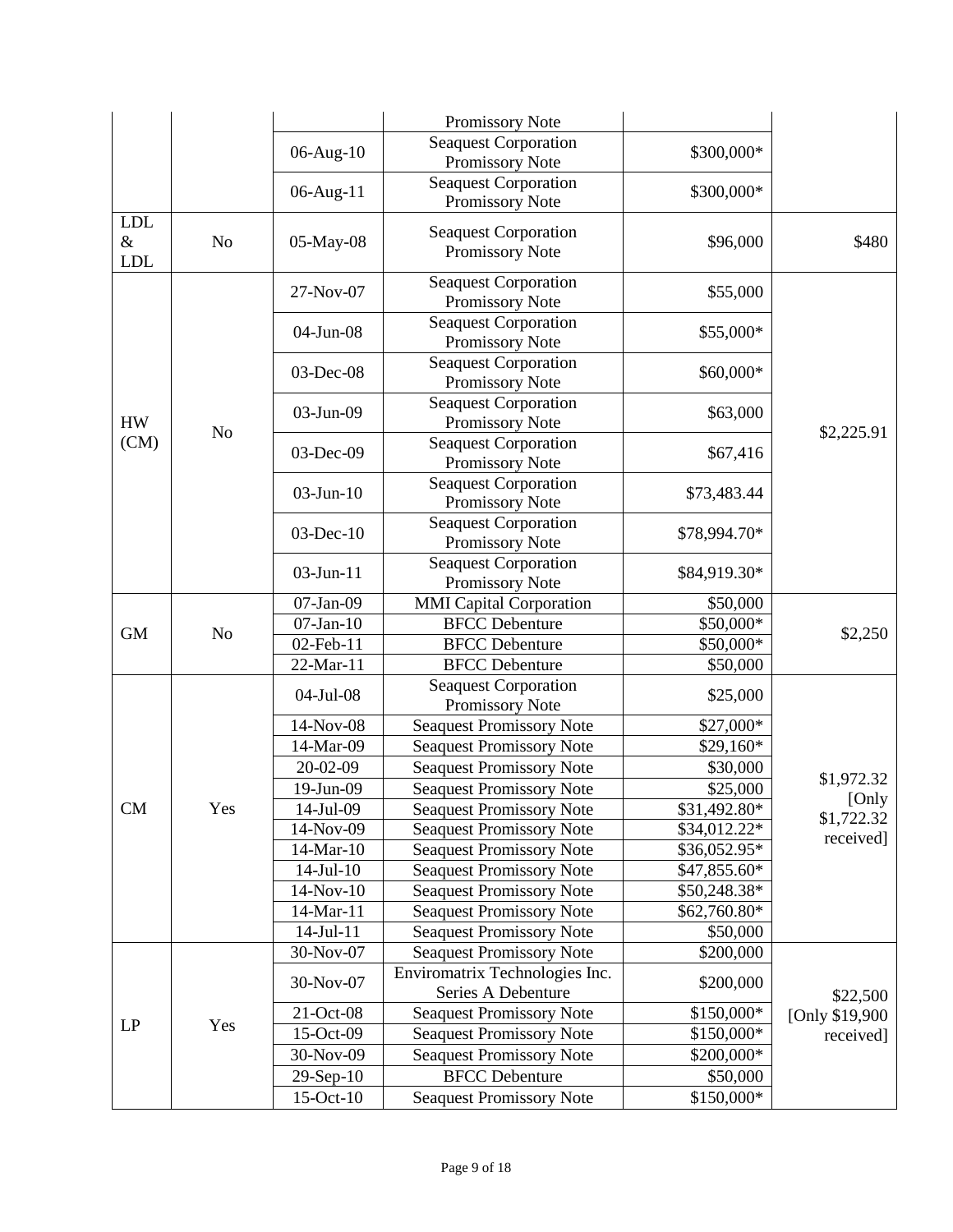|                                  |                | 17-Dec-10               | <b>BFCC</b> Debenture                                     | \$60,000          |                          |
|----------------------------------|----------------|-------------------------|-----------------------------------------------------------|-------------------|--------------------------|
|                                  |                | $17$ -Jun- $10$         | <b>BFCC</b> Debenture                                     | \$60,000*         |                          |
|                                  |                | $17$ -Apr- $11$         | <b>Seaquest Capital Corporation</b><br>Series A Debenture | \$130,000         |                          |
|                                  |                | 01-Feb-11               | <b>BFCC</b> Debenture                                     | \$25,000          |                          |
|                                  |                | 29-Mar-11               | <b>BFCC</b> Debenture                                     | \$50,000          |                          |
|                                  |                | 30-Sep-11               | <b>Seaquest Capital Corporation</b><br>Series A Debenture | \$130,000*        |                          |
|                                  |                | 08-Oct-08               | <b>MMI</b> Capital Corporation<br>Promissory Note         | \$53,000          |                          |
| <b>JR</b>                        | N <sub>o</sub> | 08-Oct-09               | <b>MMI</b> Capital Corporation<br>Promissory Note         | \$63,000*         | \$2,738.14               |
|                                  |                | 05-Feb-10               | <b>BFCC</b> Debenture                                     | \$72,500*         |                          |
|                                  |                | $05$ -Jun- $10$         | <b>BFCC</b> Debenture                                     | \$74,675*         |                          |
|                                  |                | $05$ -Dec- $10$         | <b>BFCC</b> Debenture                                     | \$77,755.35*      |                          |
|                                  |                | 06-Oct-08               | <b>MMI</b> Capital Corporation<br>Promissory Note         | \$62,500          |                          |
| <b>WR</b>                        | N <sub>o</sub> | 06-Oct-09               | <b>MMI</b> Capital Corporation<br>Promissory Note         | \$70,125*         | \$2,832.64               |
|                                  |                | 05-Feb-10               | <b>BFCC</b> Debenture                                     | \$72,500*         |                          |
|                                  |                | $05$ -Jun- $10$         | <b>BFCC</b> Debenture                                     | \$74,975*         |                          |
|                                  |                | 05-Dec-10               | <b>BFCC</b> Debenture                                     | \$77,755.34*      |                          |
| <b>PS</b>                        | N <sub>o</sub> | 28-Jan-11               | <b>Seaquest Debenture</b>                                 | \$6,000           | \$900                    |
| <b>GSH</b><br>$\&$<br><b>KSH</b> | Yes            | 06-Nov-10               | <b>BFCC</b> Debenture                                     | \$200,000         | \$3,000                  |
| <b>WIM</b><br>(GM)               | N <sub>0</sub> | $12-Jan-11$             | <b>BFCC</b> Debenture                                     | \$100,000         | \$2,250                  |
| GJ                               | N <sub>0</sub> | 2009 [Exact<br>Date NA] | <b>MMI</b> Capital Corporation                            | \$320,000         | Unknown                  |
|                                  |                | 24-Feb-08               | <b>Seaquest Promissory Note</b>                           | \$50,000          |                          |
|                                  |                | 24-Apr-08               | <b>Seaquest Promissory Note</b>                           | \$50,000          |                          |
|                                  |                | 22-May-08               | <b>Seaquest Promissory Note</b>                           | \$50,000          |                          |
|                                  |                | $11-Jul-08$             | <b>Seaquest Promissory Note</b>                           | \$25,000          |                          |
| JS<br>No                         |                |                         |                                                           | \$50,000*         | Unknown                  |
|                                  |                | 24-Aug-08               | <b>Seaquest Promissory Note</b>                           | [Appears to be    |                          |
|                                  |                |                         |                                                           | reinvestment]     |                          |
|                                  |                |                         |                                                           | \$25,000*         |                          |
|                                  |                | 11-Nov-08               | <b>Seaquest Promissory Note</b>                           | [Appears to be    |                          |
|                                  |                |                         |                                                           | reinvestment]     |                          |
|                                  |                |                         | <b>TOTALS:</b>                                            | \$7,336,181.88    | \$60,249.01              |
|                                  |                |                         |                                                           | $$3,576,399.44^5$ | \$50,274.01 <sup>6</sup> |

 $\frac{5}{6}$  Excluding reinvestment amounts.<br> $\frac{6}{6}$  Amount of referral fees actually received by the Respondent.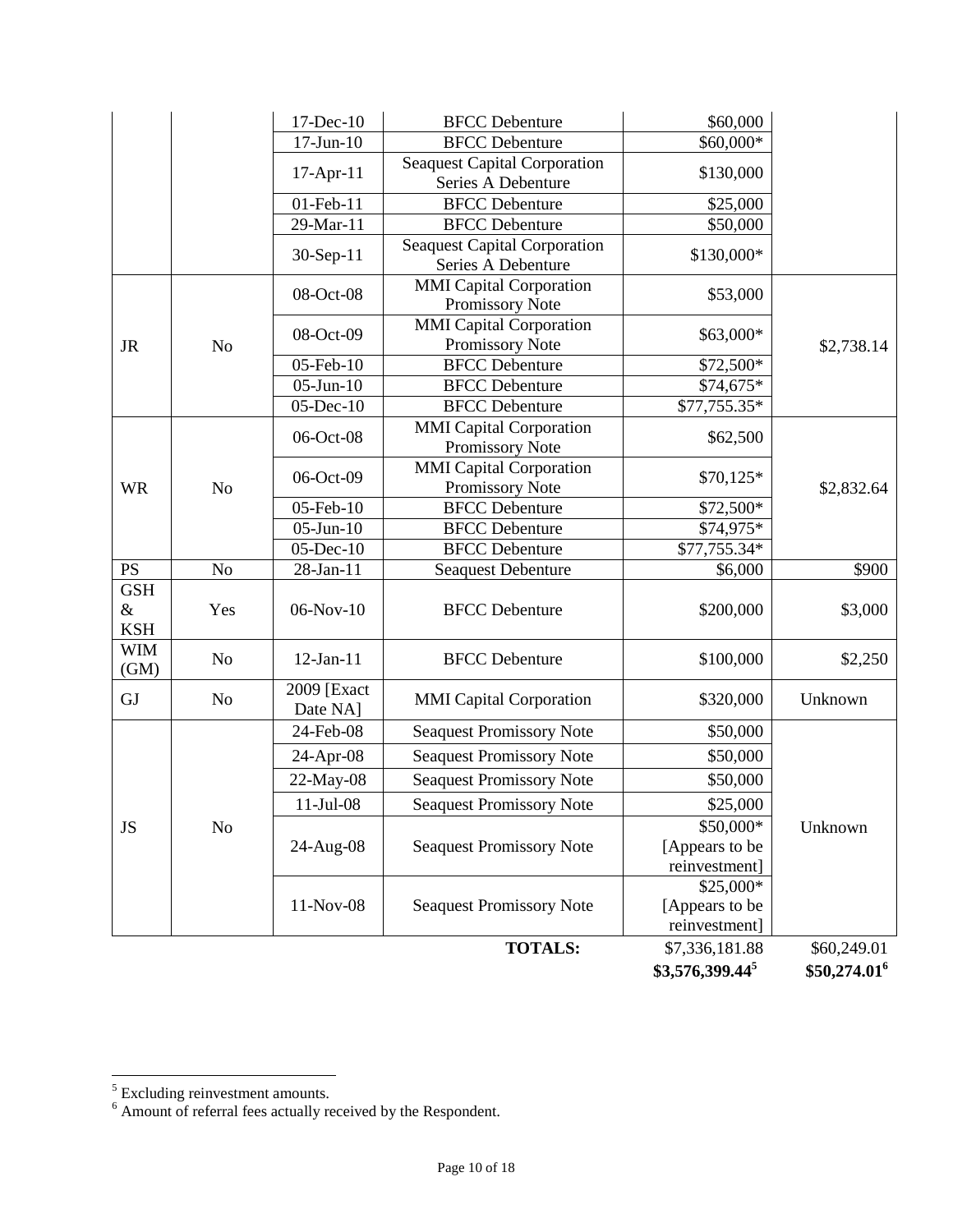#### **Bankruptcy of Seaquest and Seaquest Capital**

31. On May 1, 2010, the Respondent retired as an active mutual fund sales person, but remained registered in that capacity until February 1, 2011 to assist in the transition of his book of business.

32. In February 2011, the Respondent cashed out his investments in Seaquest Capital because he required the monies to resolve a family dispute.

33. On October 24, 2011, Seaquest and Seaquest Capital each delivered a Notice of Intention to file a proposal under the *Bankruptcy and Insolvency Act*.

34. On November 24, 2011, Seaquest and Sequest Capital were deemed to have filed an assignment in bankruptcy when they failed to file a restructuring proposal and a trustee was appointed to manage the estate of Seaquest and Seaquest Capital.

35. On November 29, 2011, in preparation for the first creditors meeting scheduled to be held on December 14, 2011, the trustee in bankruptcy filed its "Statement of Affairs" for Seaquest and Seaquest Capital listing liabilities of \$48,670,021.62 and assets of \$2,950,006. The Statement of Affairs listed 81 individuals and corporate investors as creditors. There is no reasonable prospect of investors in Seaquest or Seaquest Capital recovering all or substantially all of the principal amount of their investments.

36. On March 14, 2012, Staff received a METS event report (the "report") filed by Sun Life regarding allegations that the Respondent had engaged in unauthorized outside business activities. The report stated that the Respondent and Sun Life had each been named as defendants in a Statement of Claim filed by clients FB and LP seeking compensation in respect of the loss of their investments with Seaquest and Seaquest Capital.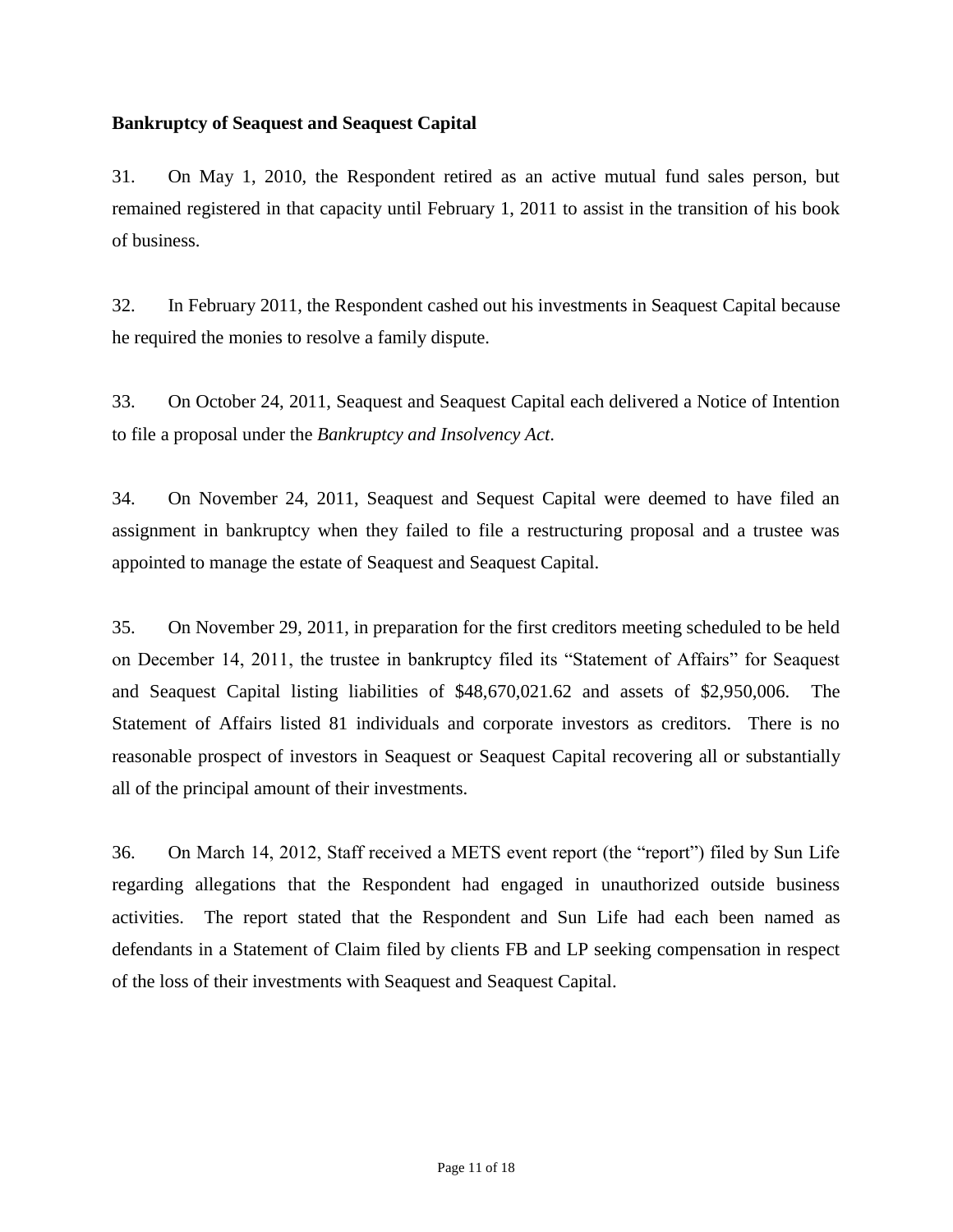#### **V. THE RESPONDENT'S POSITION**

37. The Respondent is 64 years old and had a long career with the Member and its predecessors prior to his retirement in May of 2010 and ultimate departure in February 2011. The Respondent has not previously been the subject of disciplinary proceedings with the MFDA or any other self-regulatory organization or regulator in any matters other than those described herein.

38. Prior to referring any parties to DH, Seaquest, BFCC or any other products offered by DH, the Respondent invested in Seaquest products both personally and through SBS as detailed above. The Respondent's dealings with DH were all concluded without issue.

39. The Respondent was not involved in the sale of any products offered by DH to any party other than providing the initial referral to DH and periodic reminders to certain of the clients' that their investments were maturing.

#### **VI. CONTRAVENTIONS**

40. By engaging in the conduct described above, the Respondent made referrals in respect of the sale of approximately \$7,336,181.88 [\$3,576,399.44 excluding reinvestments] of investment products to at least 5 clients and 6 other individuals outside Sun Life, for which he received fees or compensation totaling approximately \$50,274.01, contrary to MFDA Rule 2.4.2 and sections 13.7 and 13.8 of National Instrument 31-103.

#### **VII. TERMS OF SETTLEMENT**

- 41. The Respondent agrees to the following terms of settlement:
	- (a) the Respondent shall pay a fine in the amount of \$25,000 pursuant to section 24.1.1(b) of MFDA By-law No. 1;
	- (b) the Respondent shall pay costs of \$5,000 pursuant to section 24.2 of MFDA By-law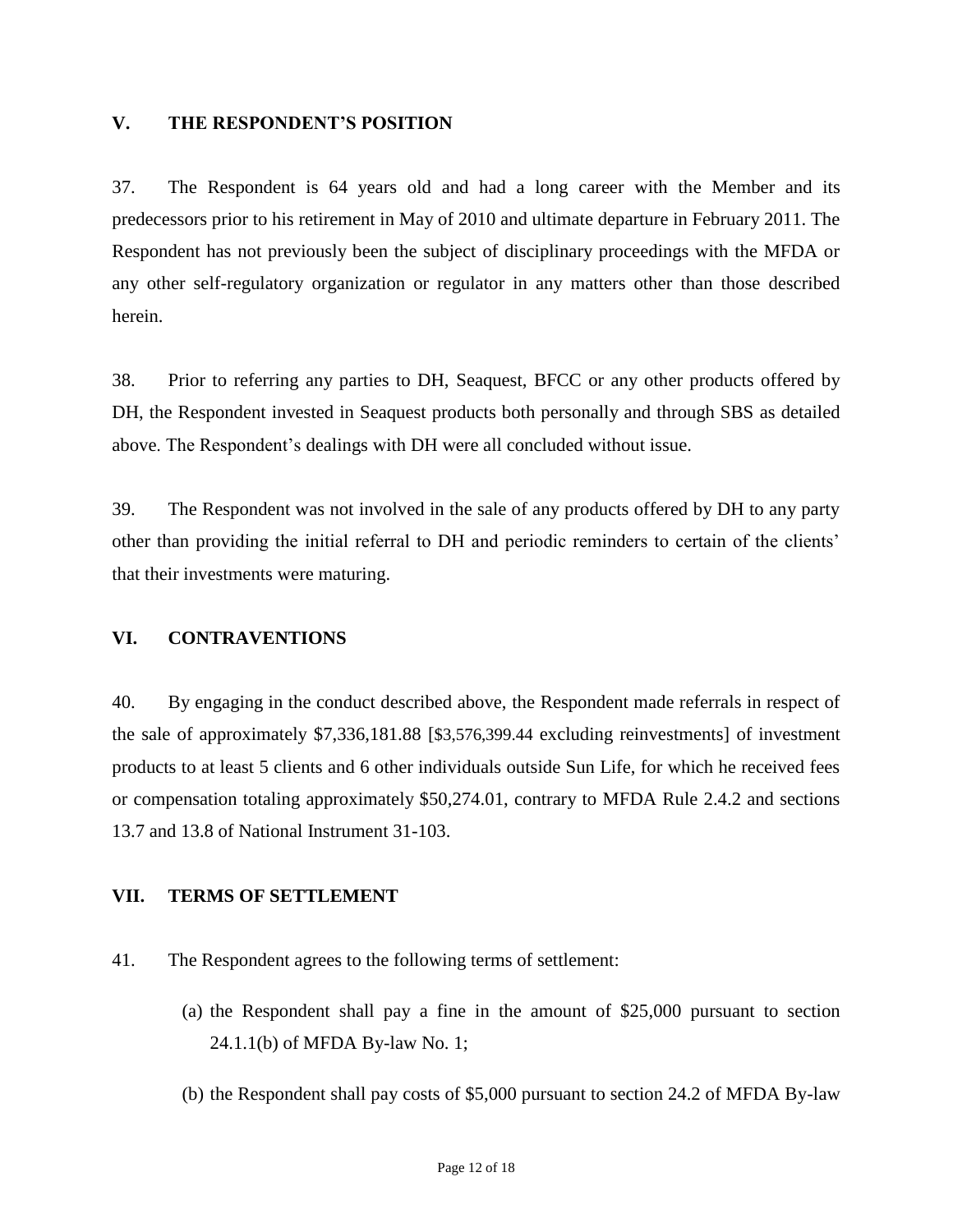No. 1;

- (c) the Respondent shall be permanently prohibited from conducting securities related business while in the employ of, or associated with, a Member of the MFDA;
- (d) the payment by the Respondent of the fine and costs in sections 1 and 2 above shall be made to and received by MFDA Staff in certified funds as follows:
	- i. \$12,500 (fine) upon entering into the settlement agreement;
	- ii. \$12,500 (fine) on or before December 31, 2014; and
	- iii. \$5,000 (costs) upon entering into the settlement agreement; and
- (e) the Respondent will attend in person, on the date set for the Settlement Hearing.

#### **VIII. STAFF COMMITMENT**

42. If this Settlement Agreement is accepted by the Hearing Panel, Staff will not initiate any proceeding under the By-laws of the MFDA against the Respondent in respect of the contraventions described in Part VI of this Settlement Agreement, subject to the provisions of Part X and XI below. Nothing in this Settlement Agreement precludes Staff from investigating or initiating proceedings in respect of any facts and contraventions that are not set out in Parts IV and VI of this Settlement Agreement or in respect of conduct that occurred outside the specified date ranges of the facts and contraventions set out in Parts IV and VI, whether known or unknown at the time of settlement. Furthermore, nothing in this Settlement Agreement shall relieve the Respondent from fulfilling any continuing regulatory obligations.

#### **IX. PROCEDURE FOR APPROVAL OF SETTLEMENT**

43. Acceptance of this Settlement Agreement shall be sought at a hearing of the Central Regional Council of the MFDA on a date agreed to by counsel for Staff and the Respondent.

44. Staff and the Respondent may refer to any part, or all, of the Settlement Agreement at the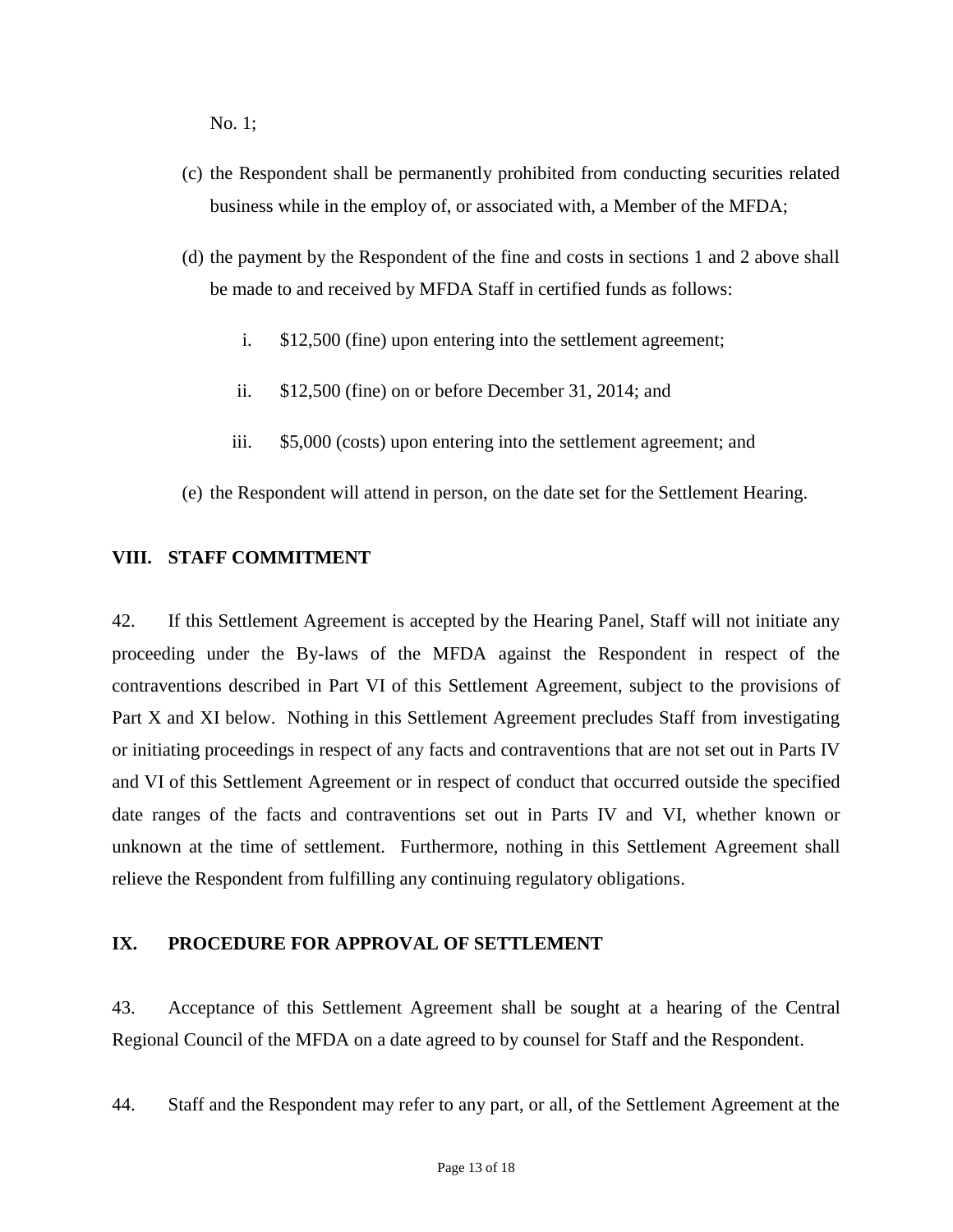settlement hearing. Staff and the Respondent also agree that if this Settlement Agreement is accepted by the Hearing Panel, it will constitute the entirety of the evidence to be submitted respecting the Respondent in this matter, and the Respondent agrees to waive his rights to a full hearing, a review hearing before the Board of Directors of the MFDA or any securities commission with jurisdiction in the matter under its enabling legislation, or a judicial review or appeal of the matter before any court of competent jurisdiction.

45. Staff and the Respondent agree that if this Settlement Agreement is accepted by the Hearing Panel, then the Respondent shall be deemed to have been penalized by the Hearing Panel pursuant to s. 24.1.2 of By-law No. 1 for the purpose of giving notice to the public thereof in accordance with s. 24.5 of By-law No. 1.

46. Staff and the Respondent agree that if this Settlement Agreement is accepted by the Hearing Panel, neither Staff nor the Respondent will make any public statement inconsistent with this Settlement Agreement. Nothing in this section is intended to restrict the Respondent from making full answer and defence to any civil or other proceedings against him.

#### **X. FAILURE TO HONOUR SETTLEMENT AGREEMENT**

47. If this Settlement Agreement is accepted by the Hearing Panel and, at any subsequent time, the Respondent fails to honour any of the Terms of Settlement set out herein, Staff reserves the right to bring proceedings under section 24.3 of the By-laws of the MFDA against the Respondent based on, but not limited to, the facts set out in Part IV of the Settlement Agreement, as well as the breach of the Settlement Agreement. If such additional enforcement action is taken, the Respondent agrees that the proceeding(s) may be heard and determined by a hearing panel comprised of all or some of the same members of the hearing panel that accepted the Settlement Agreement, if available.

#### **XI. NON-ACCEPTANCE OF SETTLEMENT AGREEMENT**

48. If, for any reason whatsoever, this Settlement Agreement is not accepted by the Hearing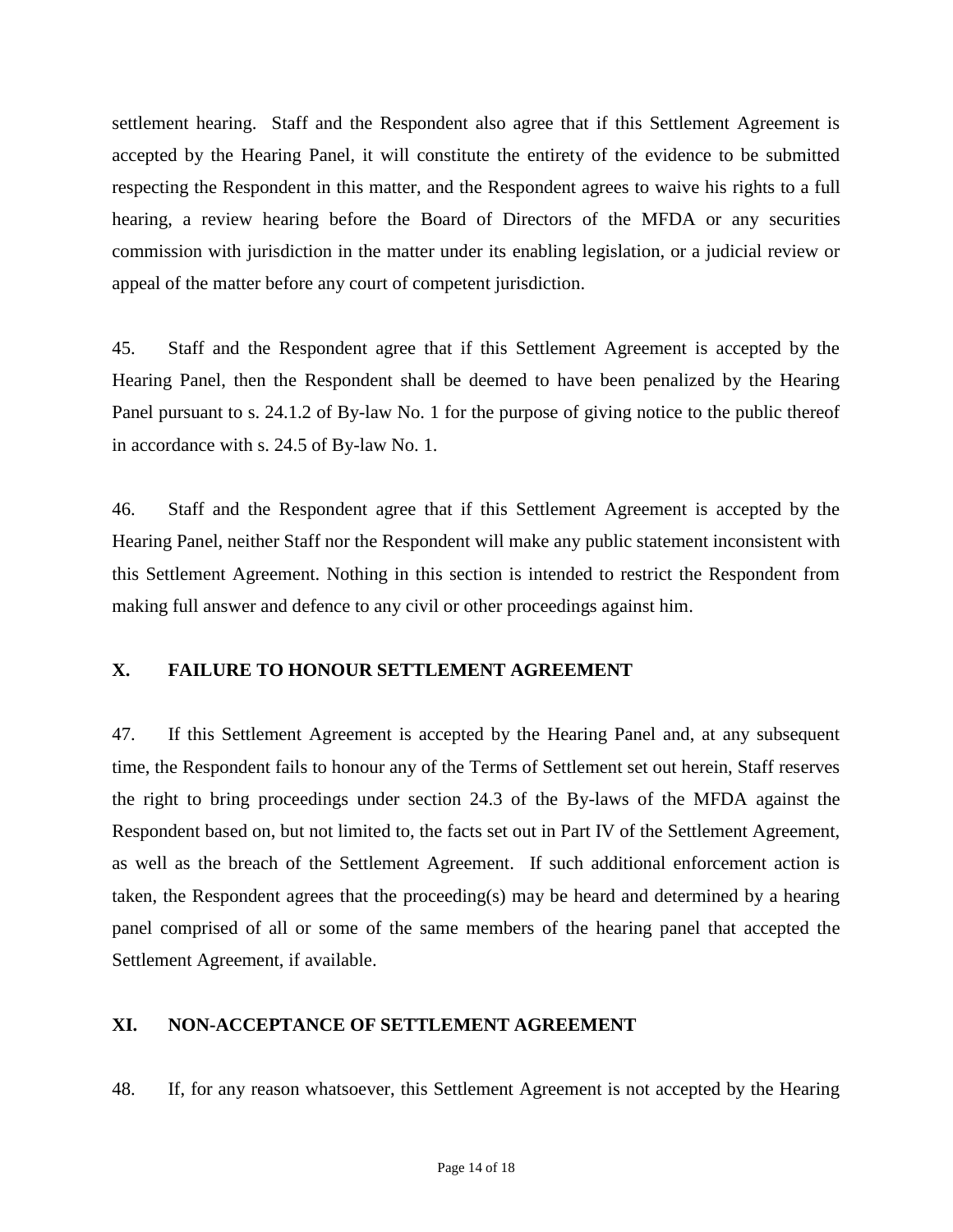Panel or an Order in the form attached as Schedule "A" is not made by the Hearing Panel, each of Staff and the Respondent will be entitled to any available proceedings, remedies and challenges, including proceeding to a disciplinary hearing pursuant to sections 20 and 24 of Bylaw No. 1, unaffected by this Settlement Agreement or the settlement negotiations.

49. Whether or not this Settlement Agreement is accepted by the Hearing Panel, the Respondent agrees that it he will not, in any proceeding, refer to or rely upon this Settlement Agreement or the negotiation or process of approval of this Settlement Agreement as the basis for any allegation against the MFDA of lack of jurisdiction, bias, appearance of bias, unfairness, or any other remedy or challenge that may otherwise be available.

### **XII. DISCLOSURE OF AGREEMENT**

50. The terms of this Settlement Agreement will be treated as confidential by the parties hereto until accepted by the Hearing Panel, and forever if, for any reason whatsoever, this Settlement Agreement is not accepted by the Hearing Panel, except with the written consent of both the Respondent and Staff or as may be required by law.

51. Any obligations of confidentiality shall terminate upon acceptance of this Settlement Agreement by the Hearing Panel.

## **XIII. EXECUTION OF SETTLEMENT AGREEMENT**

52. This Settlement Agreement may be signed in one or more counterparts which together shall constitute a binding agreement.

53. A facsimile copy of any signature shall be effective as an original signature.

**DATED** this 15<sup>th</sup> day of September, 2014.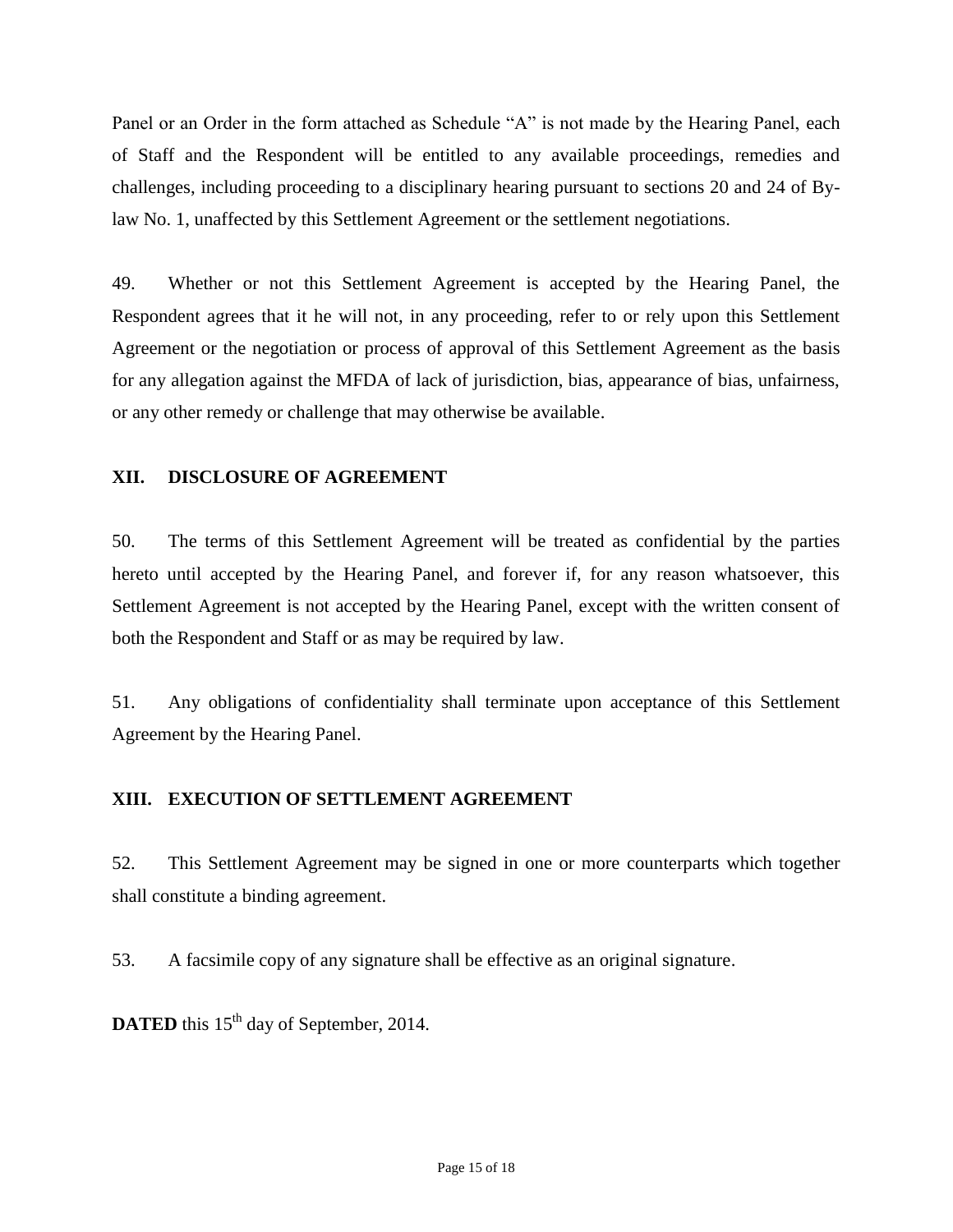"Nancy J. Lyle"<br>Witness – Signature

"Thomas Charles Bulloch"<br>Thomas Charles Bulloch

Nancy J. Lyle

Witness – Print name

"Shaun Devlin"

Staff of the MFDA Per: Shaun Devlin Senior Vice-President, Member Regulation – Enforcement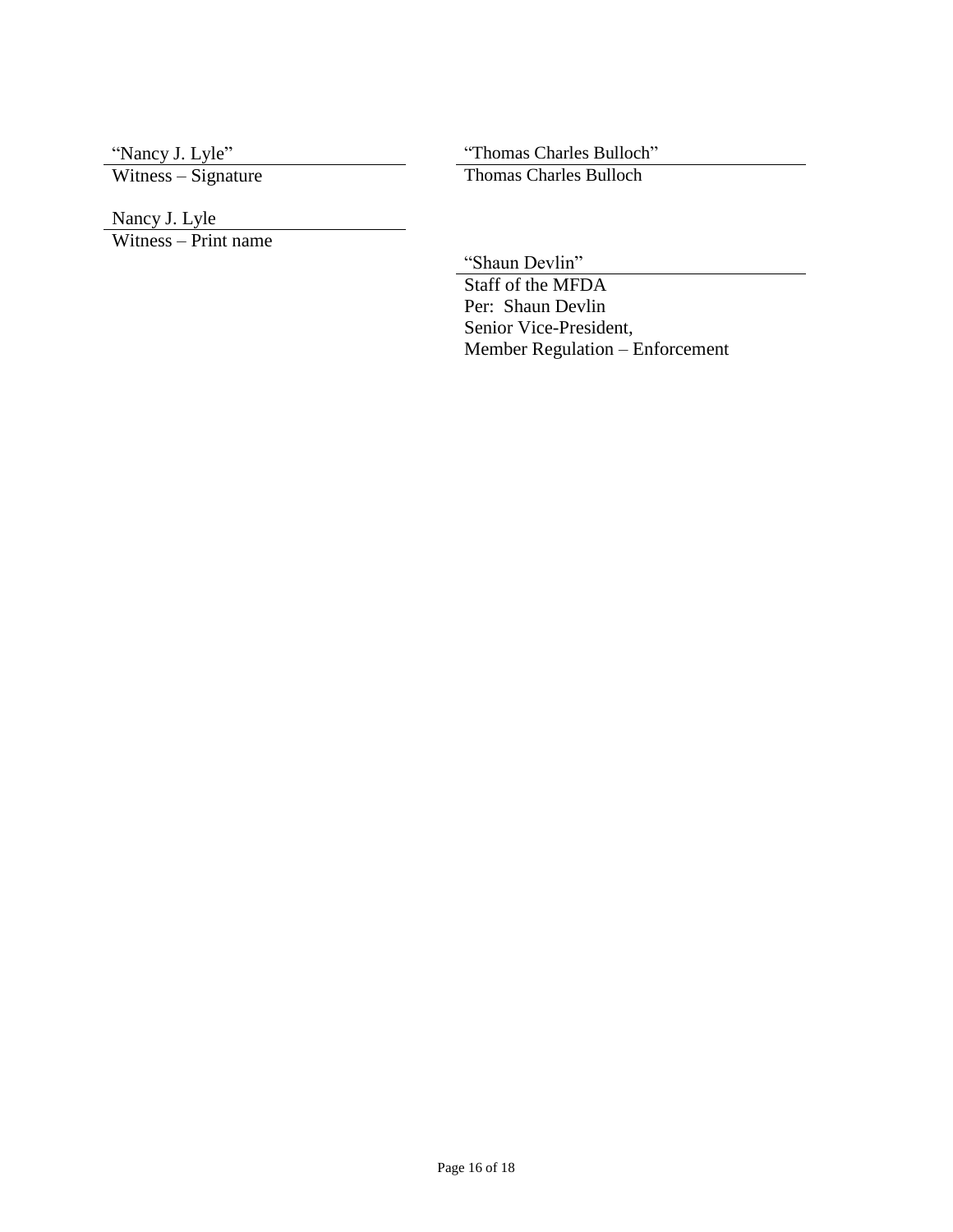**Schedule "A"**

**Order**

**File No. 201417**



**Mutual Fund Dealers Association of Canada** Association canadienne des courtiers de fonds mutuels

# **IN THE MATTER OF A SETTLEMENT HEARING PURSUANT TO SECTION 24.4 OF BY-LAW NO. 1 OF THE MUTUAL FUND DEALERS ASSOCIATION OF CANADA**

**Re: Thomas Charles Bulloch** 

# **ORDER**

**WHEREAS** on [insert] the Mutual Fund Dealers Association of Canada (the "MFDA") issued a Notice of Settlement Hearing pursuant to section 24.4 of By-law No. 1 in respect of Thomas Charles Bulloch (the "Respondent");

**AND WHEREAS** the Respondent entered into a settlement agreement with Staff of the MFDA, dated September 15, 2014, (the "Settlement Agreement"), in which the Respondent agreed to a proposed settlement of matters for which the Respondent could be disciplined pursuant to ss. 20 and 24.1 of By-law No. 1;

**AND WHEREAS** the Hearing Panel is of the opinion that the Respondent made referrals in respect of the sale of approximately \$7,336,181.88 [\$3,576,399.44 excluding reinvestments] of investment products to at least 5 clients and 6 other individuals outside Sun Life, for which he received fees or compensation totaling approximately \$50,274.01, contrary to MFDA Rule 2.4.2